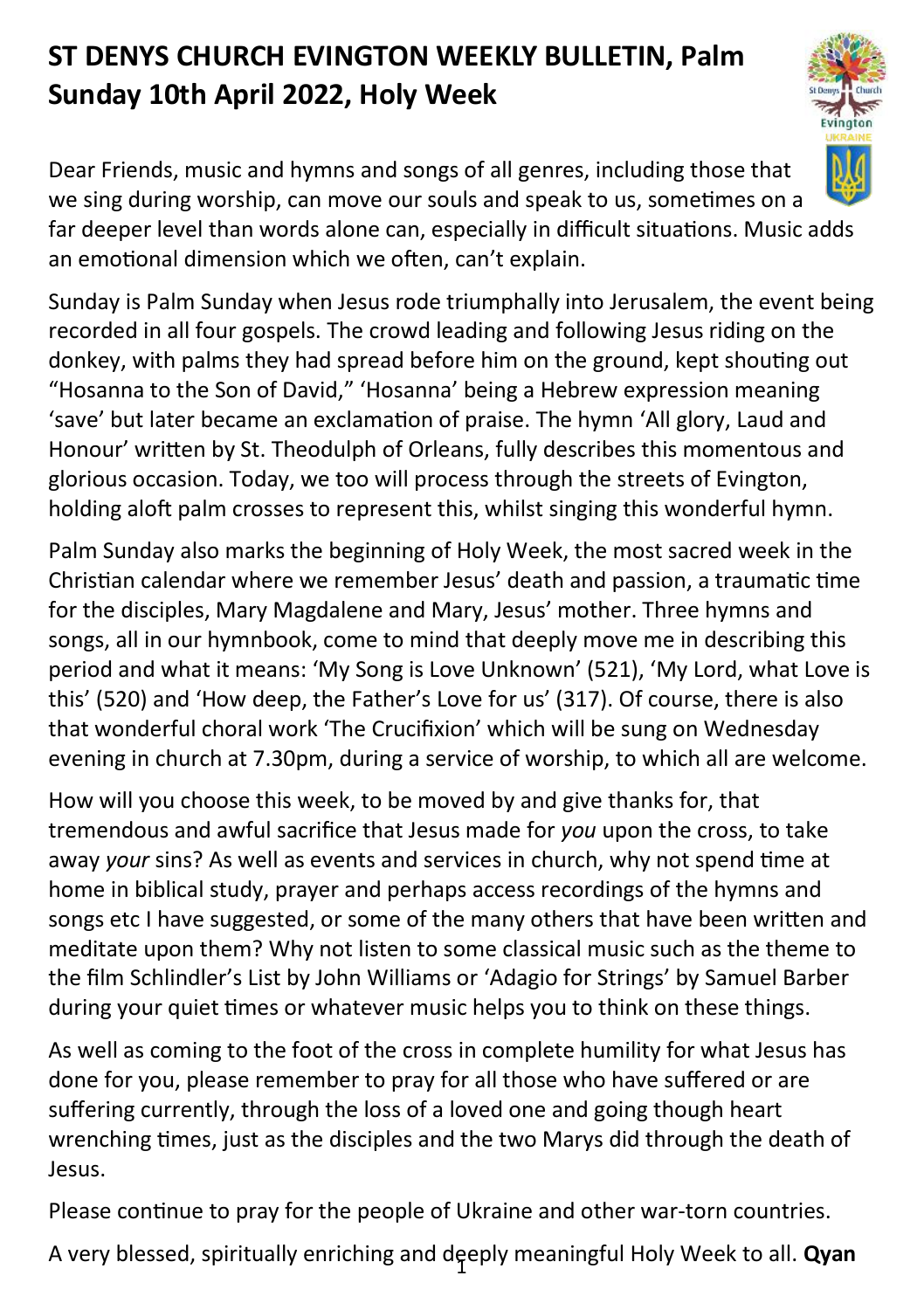## **DIAL-ST-DENYS:** Call **0116 4647540** to hear parts of last Sunday's service. Call **0116 4647740** to hear a **Walk With Wonder**

To join us for the following Zoom service, go to www.zoom.us/join, type in the Meeting ID, and the Password (which can be obtained from Qyan): **Palm Sunday 10th April, 9.45am Procession & Holy Communion** in church and on Zoom; ID: 820 0369 6332 Landline access - Call 0131 4601196 just before the time of the meeting. When asked, enter the Meeting ID followed by #. This is the 9 digit code specific to each meeting. You will then be asked for their Participant ID but just press # again. When asked, input the password.

**Lent Course** 'The Difference Course' 5th and final session on Sunday 10th April, 6pm in person in church followed by **Compline** finishing at approximately 7.30pm. **Online Lent Course** 4th, and 5th and final sessions on Thursdays 7th & 14th April respectively, 7.30pm. Sian will be leading the same course as above, online. Zoom ID is: 865 7785 1201. Please use the usual password.

**Morning Prayer this week: Monday - Wednesday 9am** in person only.

**Thursdays over Easter** Please note that church will not be open on Thursday 14<sup>th</sup> April or Thursday 21<sup>st</sup> April. On Thursday  $14<sup>th</sup>$  which is Maundy Thursday you are welcome to join the clergy at St James the Greater for the annual diocesan chrism eucharist at 11am.

**Dates for your Diary, Holy Week:** 10th April, Palm Sunday, 9.45am, Procession beginning outside the church, Holy Communion & Passion Reading Monday 11th, Morning Prayer 9am, Compline 6pm Tuesday 12th, Morning Prayer 9am, Compline 6pm Weds 13th, Morning Prayer, 9am, Service of Devotion 'The Crucifixion' 7.30pm Maundy Thursday 14th, Chrism Eucharist 11am, St. James the Greater Maundy Thursday 14th, Communion 6pm, followed by Bring and Share Supper Good Friday 15th, 2pm, The Last Hour Easter Day Sun 17th, 5.15am, Dawn Service, 10am Holy Communion, Easter Day Sun 17th, 4pm, Choral Evensong sung by the choir of Leicester Cathedral



The Electoral Roll will be updated before the Annual Parochial Church Meeting on 11th May. If you are already on the roll you DO NOT need to enrol again. If you are a new church member and would like more

information or an application form, please speak to **Elizabeth Rudge**. Thank you.

Eastertide. Bring your own dusters, polish 2provided. Hoovering, dusting, tidying! **Spring Clean for Easter** Tuesday 12th April 10.30—12.30. Many hands make light work!! Do come and join a fun team of merry folk making our church beautiful for



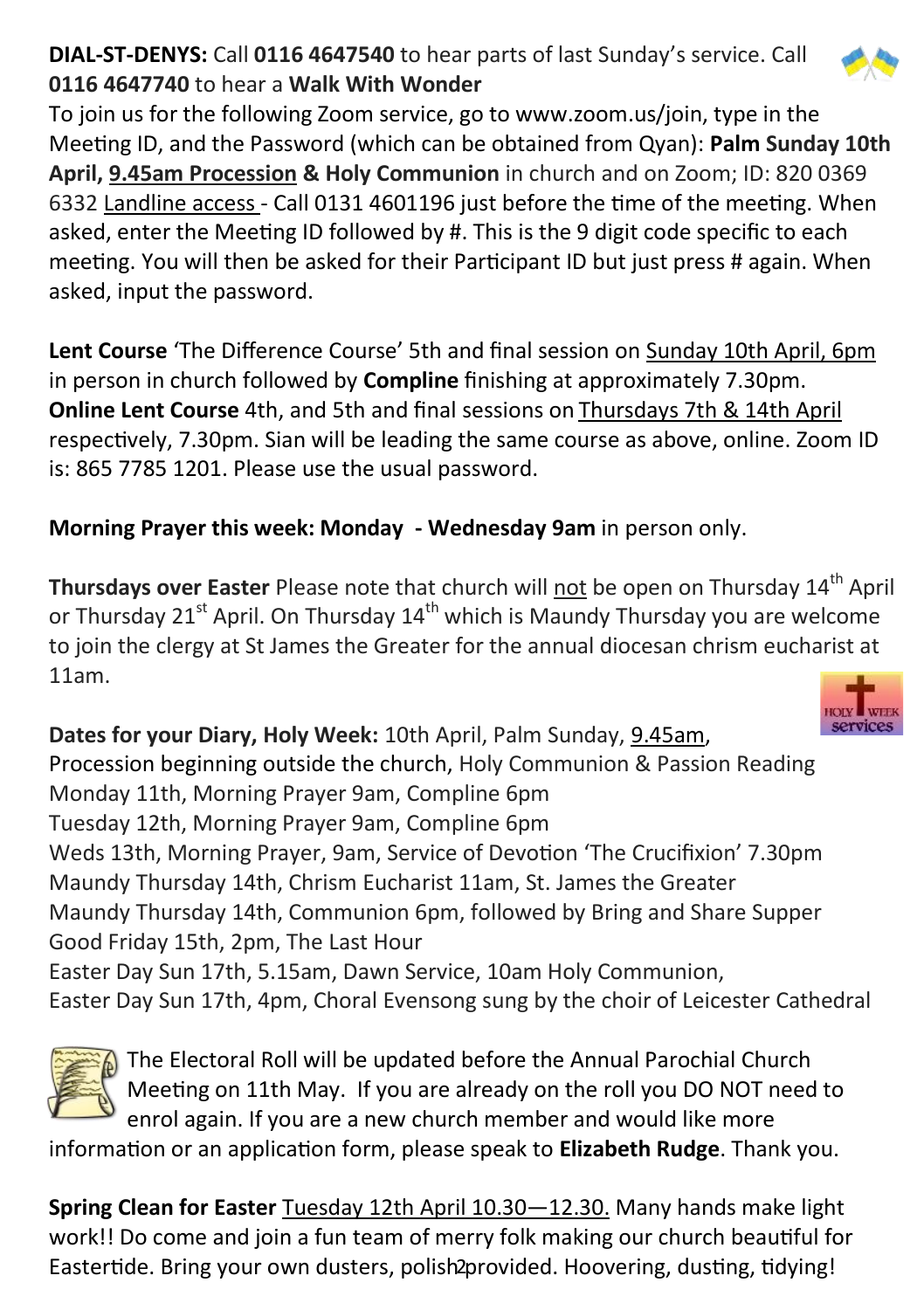## *Readings for Palm Sunday 10th April: Isaiah 50 vs 4-9a; Passion Gospel (Luke)*

**Good Friday Activity Morning** 10am—12pm, includes making Easter gardens (outside & edible ones!), Dotty the Donkey Trail, lots of crafts, refreshments and the Easter story. No charge, all children welcome. Under 5's need to bring an adult with them.

**NEW SERVICE PATTERN** From Sunday 1<sup>st</sup> May the PCC have agreed to trial two services each Sunday. At 10am there will be a traditional service with hymns on the organ and using books rather than screens. At 3pm there will be an informal contemporary service for all ages. Communion will alternate between the two timeslots and when it is not a communion service, the service will be lay-led. There will be occasional social events to bring everyone together and all are welcome to both services. There will be no 8am or 6pm services at least until September to give time to work on building these two new congregations. The traditional midweek communion on Thursdays at 10am will continue as it is. The hope is that both Sunday congregations will grow as those attending feel more at home and therefore more comfortable to invite others to come and join us. The situation will be reviewed at the end of the year. If you have any questions or concerns, please speak to Anthony or any member of the PCC.

**CALL FOR PCC MEMBERS** We would love to welcome new members on to St Denys PCC. The PCC work with the Vicar to promote the mission of the church in all its forms. We are a friendly, supportive group developing an exciting vision for the future of St Denys. If you would like to find out more about how you can get involved, please speak to Elizabeth Rudge who is our PCC Secretary.

**Walk with Wonder** Monday 11 April 2.00-4.00pm; Take time to stop, to look, to wonder, on the Arboretum. Enjoy the beauty of God's creation all around us. Meet in the church car park at 2.00pm. Refreshments in the Parish Centre after our Walk. **Geraldine**

**Annual Sponsored Walk** This year, we will begin in Woodhouse Eaves and walk through the picturesque Charnwood Forest. We will be joined by a group from St. Anne's Church, Western Park. Please see full details in the article attached to the covering letter you received with this bulletin. Many thanks. **Roy Hammond**